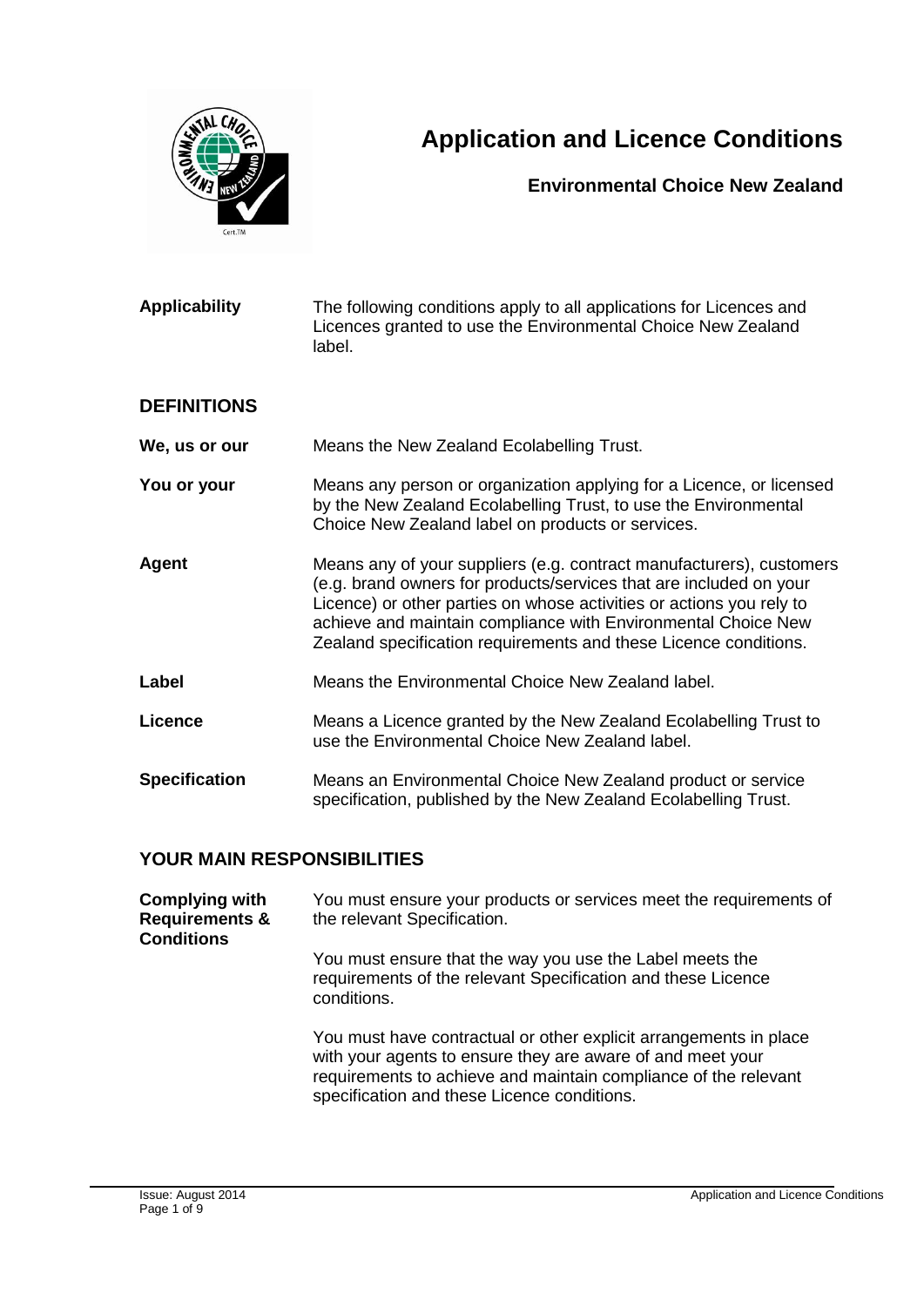| <b>Authorised</b><br><b>Representative</b> | You must appoint and maintain an Authorised Representative of your<br>company to act as a primary point of contact with us. This person<br>must have sufficient authority within your organisation to be<br>responsible for your obligations under the relevant Specification and<br>these Licence conditions and for communications with us.                                                                                                                                                                                                                                                                                                                                                                                                                                                                                                     |
|--------------------------------------------|---------------------------------------------------------------------------------------------------------------------------------------------------------------------------------------------------------------------------------------------------------------------------------------------------------------------------------------------------------------------------------------------------------------------------------------------------------------------------------------------------------------------------------------------------------------------------------------------------------------------------------------------------------------------------------------------------------------------------------------------------------------------------------------------------------------------------------------------------|
| <b>Costs</b>                               | You must pay:<br>annual licensing fees before a Licence is confirmed and<br>annually in advance while you are licensed to use the Label<br>all our actual and reasonable costs and charges involved in<br>assessing your application for a Licence and/or completing<br>assessments to supervise your Licence.                                                                                                                                                                                                                                                                                                                                                                                                                                                                                                                                    |
| <b>Notifying Us</b>                        | You must notify us in writing, within 7 days:<br>if you discover you, your agents or your products or services<br>are not meeting the requirements of the relevant Specification<br>or these Licence conditions<br>if you discover that your licensed product or service may<br>$\overline{\phantom{a}}$<br>present a risk to health and safety of any person or a<br>significant adverse impact on the environment<br>of any changes to your contact details or location of your<br>operations<br>of any changes of ownership or transfers of manufacturing<br>rights for products or services licensed to use the Label<br>of changes to suppliers or your supply chain that could impact<br>$\overline{\phantom{a}}$<br>on licensed products continuing to meet the requirements of<br>the relevant Specification or these licence conditions. |
| <b>Assessments</b>                         | You must cooperate and assist us, or our appointed assessors, to<br>complete assessments required for your application for a Licence or<br>to supervise your Licence, once granted. This includes completing<br>any corrective actions identified during supervision assessments in<br>the timeframe agreed with our appointed assessors.                                                                                                                                                                                                                                                                                                                                                                                                                                                                                                         |

### **CONFIDENTIALITY**

**Information** We will respect information you identify (in writing to us, or our appointed assessors) is confidential. We will not disclose this without your prior consent, unless:

- the information is otherwise available to the public
- we subsequently legally acquire the information from other sources, without restrictions
- we are required or permitted to do so by law.

### **APPLICATIONS FOR LICENCES**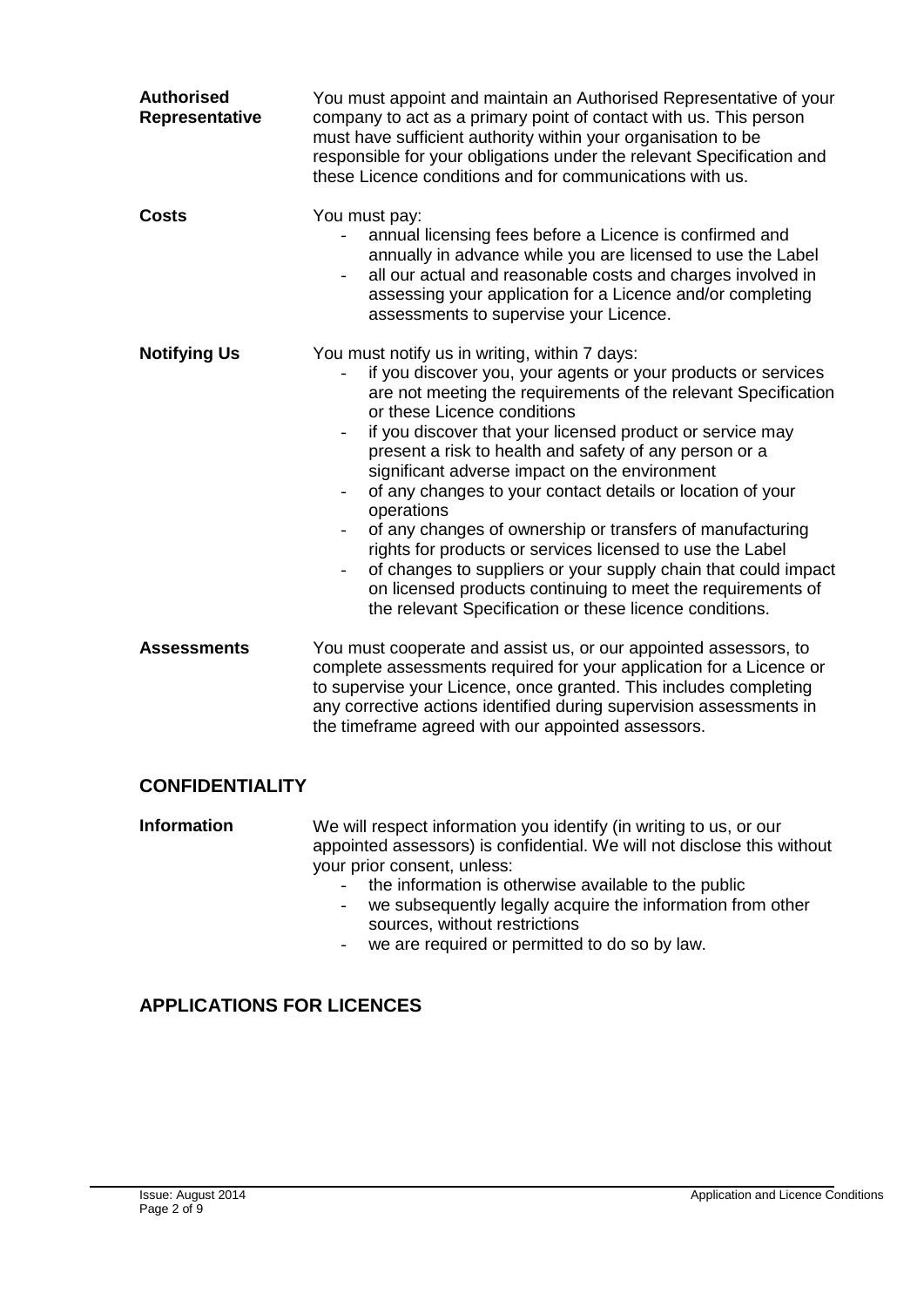| <b>Making</b><br><b>Applications</b>     | Any person manufacturing or supplying a product or service, within a<br>category covered by a Specification, may apply for a Licence to use<br>the Label. You should make your application on the Environmental<br>Choice New Zealand Licence Application form with the appropriate<br>application fee (published on the Environmental Choice New Zealand<br>website).<br>In the event, that after making an application you decide not to pursue<br>a licence, you may be liable for any additional costs incurred by ECNZ<br>in processing your application. |
|------------------------------------------|----------------------------------------------------------------------------------------------------------------------------------------------------------------------------------------------------------------------------------------------------------------------------------------------------------------------------------------------------------------------------------------------------------------------------------------------------------------------------------------------------------------------------------------------------------------|
| <b>Processing</b><br><b>Applications</b> | We, and our appointed assessors, will process all applications for<br>Licences to use the Label in an impartial, independent and technically<br>competent manner.<br>We will assess all applications to determine if the products and<br>services (and any related processes and operations, including those<br>of your agents where relevant) meet the requirements of the relevant<br>Specification. We will advise you of the outcome of our assessment<br>of your application.                                                                             |
| <b>LICENCES</b>                          |                                                                                                                                                                                                                                                                                                                                                                                                                                                                                                                                                                |
| <b>Granting</b><br><b>Licences</b>       | We will grant Licences to use the Label on products or services that<br>have been assessed by us, or our appointed assessors, and found to<br>meet the requirements of a Specification.                                                                                                                                                                                                                                                                                                                                                                        |
|                                          | We will grant the Licence to an identified individual or organisation.                                                                                                                                                                                                                                                                                                                                                                                                                                                                                         |
| Term of<br><b>Licences</b>               | Licences have no fixed term. Unless your Licence has been<br>suspended or cancelled (see provisions below), your Licence will<br>continue to be valid while you, your agents and your products or<br>services meet the requirements of the relevant Specification and<br>these Licence conditions.                                                                                                                                                                                                                                                             |
| <b>Licence</b><br><b>Certificates</b>    | We will issue you a certificate to confirm you are licensed to use the<br>Label. The certificate will identify the specification that applies to your<br>(and your agents, if applicable) product or services and the date we<br>issued the certificate.                                                                                                                                                                                                                                                                                                       |
|                                          | When a Specification is amended, we will issue a new certificate,<br>once we have assessed and confirmed your (and your agents, if<br>applicable) products or services meet the requirements of the<br>amended Specification.                                                                                                                                                                                                                                                                                                                                  |
|                                          | The certificate will remain our property. You must return the certificate<br>if we request this.                                                                                                                                                                                                                                                                                                                                                                                                                                                               |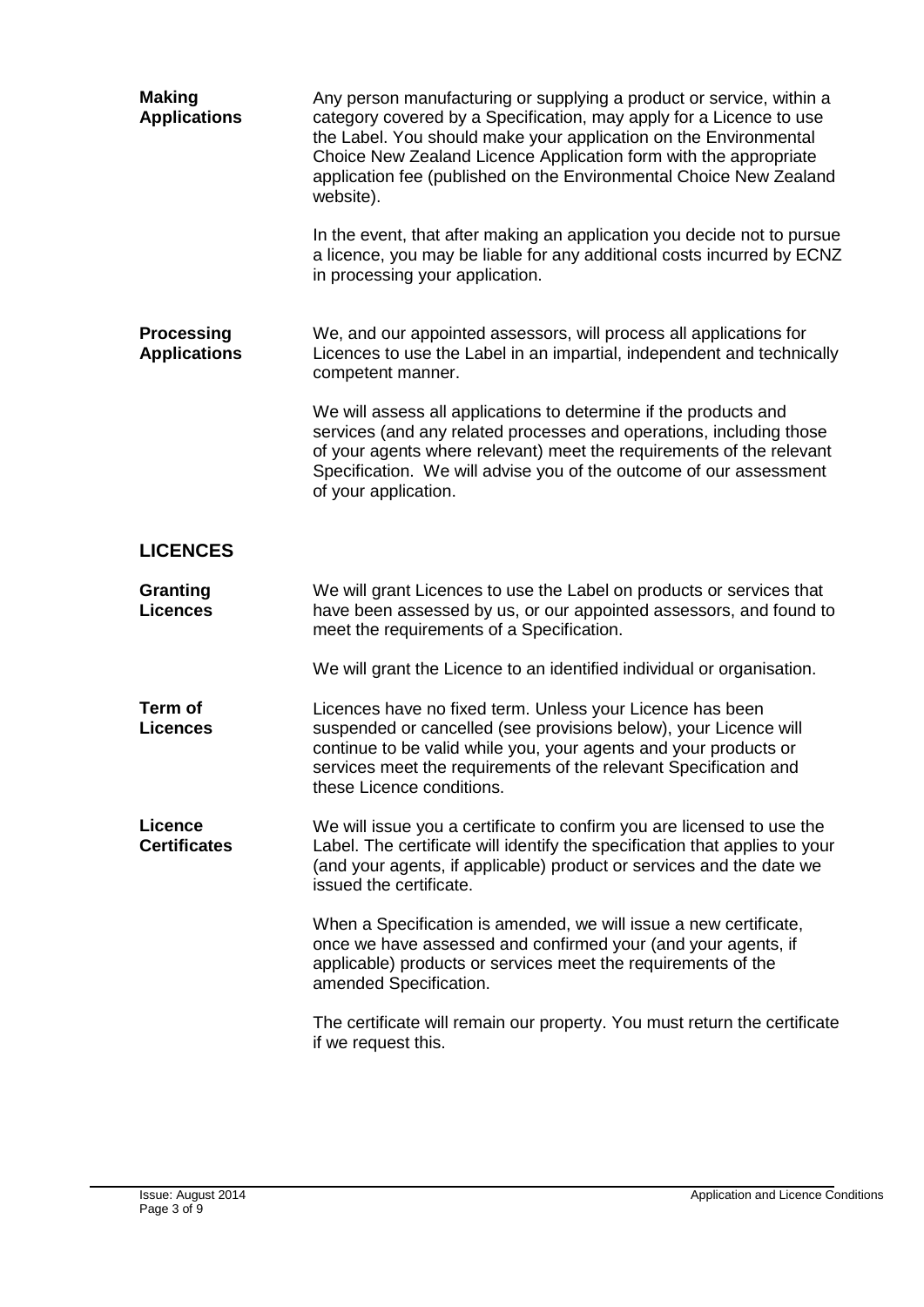| Licence<br><b>Schedule</b>             | We will maintain a schedule to support your Licence certificate. The<br>schedule will include:<br>your contact details<br>$\blacksquare$<br>your Licence number<br>$\overline{\phantom{a}}$<br>details of the date of issue of your Licence<br>$\overline{\phantom{a}}$<br>details of the Specification relevant to your (and your agents, if<br>$\overline{\phantom{a}}$<br>applicable) products or services<br>a list of the individual products and/or services that are<br>licensed to use the Label                                                  |
|----------------------------------------|-----------------------------------------------------------------------------------------------------------------------------------------------------------------------------------------------------------------------------------------------------------------------------------------------------------------------------------------------------------------------------------------------------------------------------------------------------------------------------------------------------------------------------------------------------------|
| <b>Transferring</b><br><b>Licences</b> | Licences may be transferred if ownership or rights to manufacture or<br>supply licensed products are transferred. Once you notify us of a<br>change in ownership or rights, we will determine and advise you of<br>any additional assessment or other requirements we have to confirm<br>the Licence transfer. You, or the new owner or rights holder, must<br>meet these requirements before we will transfer the Licence.                                                                                                                               |
| <b>SUPERVISING LICENCES</b>            |                                                                                                                                                                                                                                                                                                                                                                                                                                                                                                                                                           |
| <b>Supervision</b><br>Plan             | We will maintain a plan to supervise your Licence. The plan will set<br>out the programme of assessments we, or our appointed assessor,<br>will complete to confirm that:<br>your (and your agents, if applicable) products or services<br>$\overline{\phantom{0}}$<br>continue to meet the relevant Specification<br>the way you (and your agents, if applicable) are using the<br>Label meets the requirements of the relevant Specification and<br>these Licence conditions.                                                                           |
| <b>Inspections</b>                     | We, or our appointed assessors, may at any time you are licensed to<br>use the Label, inspect your product or premises to confirm your<br>products or services and use of the Label meet the requirements of<br>the relevant Specification and these Licence conditions. Where<br>identified and provided for in your supervision plan, this may include<br>the premises of your agents.<br>We will advise you before we carry out any inspections. You must<br>allow us, or our appointed assessors, access (without charge) to<br>complete inspections. |
| <b>Records</b>                         | You must maintain records that are sufficient to prove that your<br>products or services and the way you (and your agents, if applicable)<br>use the Label, meet the requirements of the relevant Specification and<br>these Licence conditions.                                                                                                                                                                                                                                                                                                          |
|                                        | You must allow us, or our appointed assessors, access (without<br>charge) to the records needed to confirm you, (and your agents, if<br>applicable) and your products or services are meeting the relevant<br>requirements and conditions.                                                                                                                                                                                                                                                                                                                |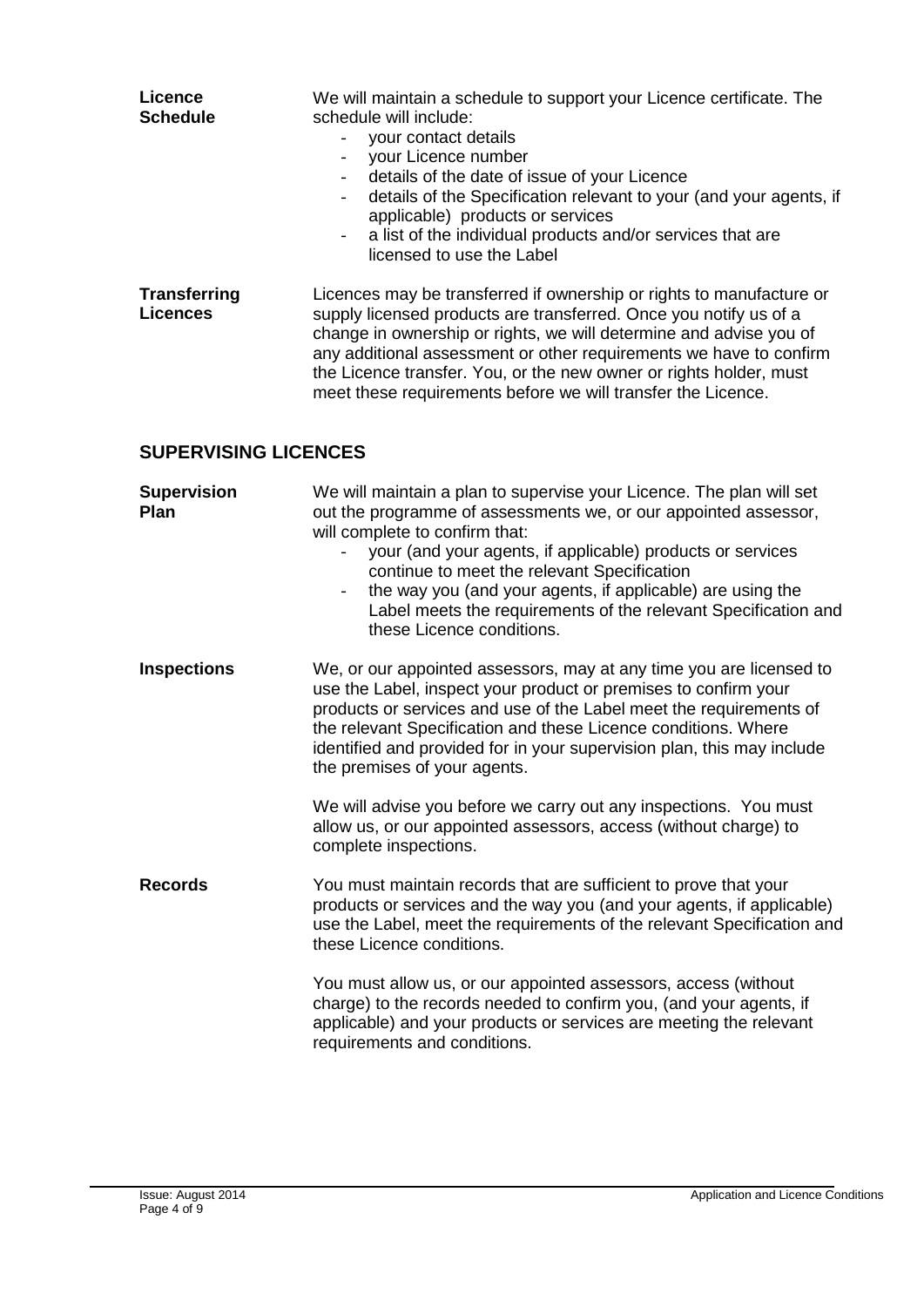**Samples** We, or our appointed assessors, may at any time you are licensed to use the Label, take or request samples of your product and/or any associated materials and wastes, to confirm they and your (and your agents, if applicable) operations meet the requirements of the relevant Specification.

> You must provide the requested samples or access to collect samples (without charge).

We will return any samples, if you request, at your expense.

#### **USING THE LABEL**

| Eligible<br><b>Products and</b><br><b>Services</b> | You (and your agents, if applicable) must only use the Label on, or in<br>information about, products or services that meet the requirements of<br>the relevant Specification and that are included on your current<br>Licence schedule.                                                                                                                                                                                                                                                                                                   |
|----------------------------------------------------|--------------------------------------------------------------------------------------------------------------------------------------------------------------------------------------------------------------------------------------------------------------------------------------------------------------------------------------------------------------------------------------------------------------------------------------------------------------------------------------------------------------------------------------------|
| <b>Specification</b><br>and Licence<br>details     | You (and your agents, if applicable) must always include the product<br>category wording required in the relevant Specification and your<br>Licence number with the Label. You (and your agents, if applicable)<br>must not use any other wording with the Label.                                                                                                                                                                                                                                                                          |
|                                                    | You (and your agents, if applicable) must maintain a clear zone<br>around the Label and required wording, as shown in the keyline are.<br>This area must be free of any graphics or text.                                                                                                                                                                                                                                                                                                                                                  |
| <b>Misleading Use</b><br>of the Label              | You (and your agents, if applicable) must not use the Label in any<br>way that could be taken as referring to anything other than Licensed<br>products or services.                                                                                                                                                                                                                                                                                                                                                                        |
|                                                    | The Label on a product or service means that the product or service<br>meets the requirements of the relevant Specification. You (and your<br>agents, if applicable) must not use the Label in any way that could be<br>taken to imply that we endorse your (and your agents, if applicable)<br>products or services in any other way. You (and your agents, if<br>applicable) must not use the Label in conjunction with any claims that<br>cannot be substantiated or which may not meet your obligations under<br>the Fair Trading Act. |
| <b>Keyline Art</b>                                 | You (and your agents, if applicable) must meet the requirements of<br>the keyline art for reproducing the Label.                                                                                                                                                                                                                                                                                                                                                                                                                           |
|                                                    | If you or your agents are using two-colours for the label, these must<br>be the colours shown on the keyline art. If you are using a single<br>colour, we prefer you use black.                                                                                                                                                                                                                                                                                                                                                            |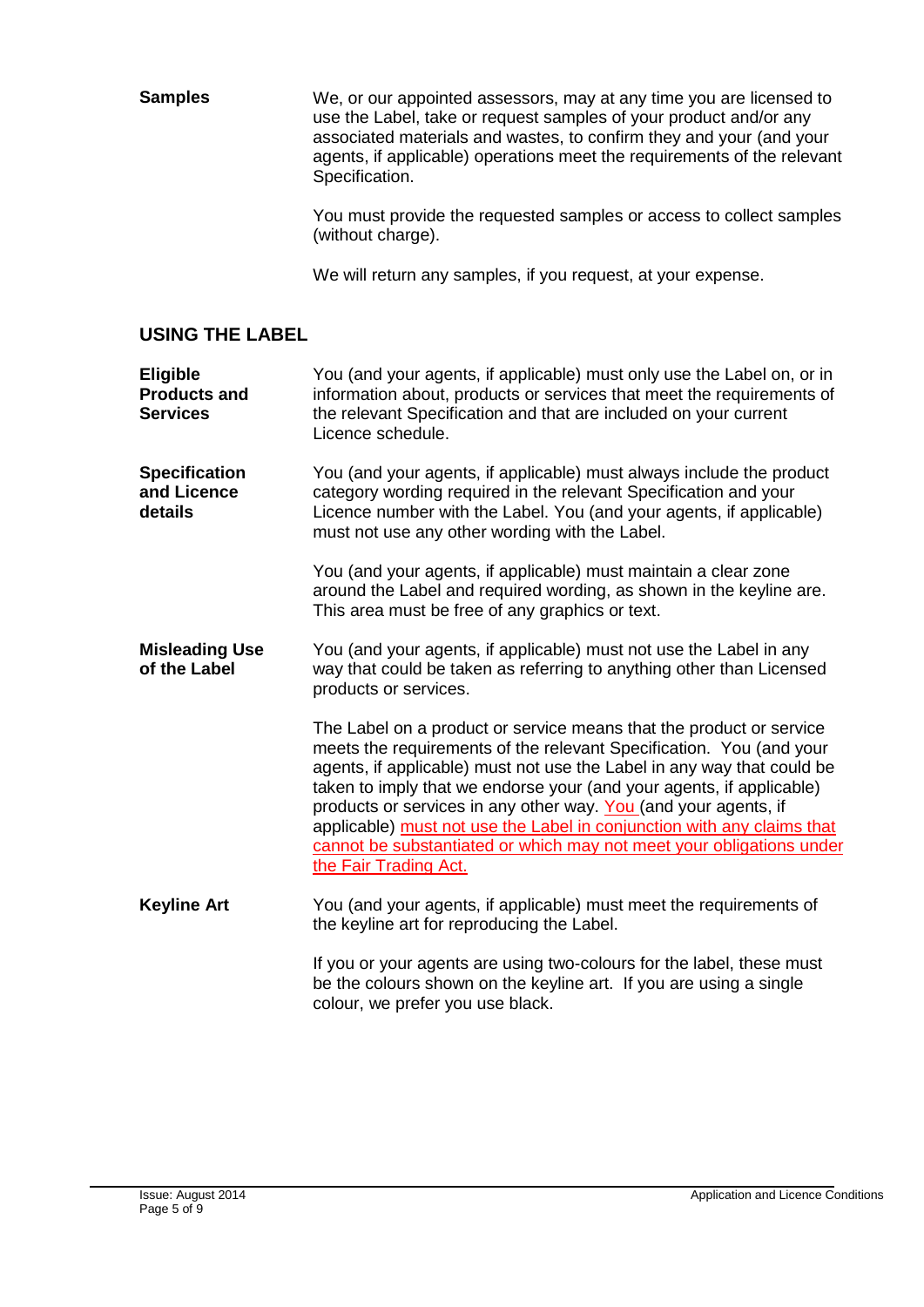| <b>Applying the</b><br>Label                           | You (and your agents, if applicable) may apply the Label directly to<br>licensed products by moulding, engraving, embossing or printing.                                                                                                                                                                                                                                                                                              |
|--------------------------------------------------------|---------------------------------------------------------------------------------------------------------------------------------------------------------------------------------------------------------------------------------------------------------------------------------------------------------------------------------------------------------------------------------------------------------------------------------------|
|                                                        | You (and your agents, if applicable) may attach the Label to licensed<br>products on an adhesive or tie-on label.                                                                                                                                                                                                                                                                                                                     |
|                                                        | You (and your agents, if applicable) may integrate the Label as a<br>watermark on sheets of licensed paper products.                                                                                                                                                                                                                                                                                                                  |
| <b>Packaging</b>                                       | You (and your agents, if applicable) may apply the Label to packaging<br>for a licensed product or service.                                                                                                                                                                                                                                                                                                                           |
|                                                        | You (and your agents, if applicable) must ensure that the Label is<br>used in a way that does not suggest that the packaging is licensed<br>(unless the packaging is also licensed).                                                                                                                                                                                                                                                  |
|                                                        | For licensed packing products or containers, you (and your agents, if<br>applicable) may only apply the Label to the package or container if it<br>is clear that it does not apply to the product inside the container or<br>package (unless the product is also licensed).                                                                                                                                                           |
|                                                        | If a licensed product is packaged or contained in a licensed package<br>or container, you (and your agents, if applicable) may choose to:<br>use two separate Labels on the packaging<br>$\overline{\phantom{0}}$<br>use a single label including both sets of required wording and<br>$-$<br>Licence numbers.                                                                                                                        |
| <b>Advertising</b>                                     | You (and your agents, if applicable) may use the Label in advertising,<br>promotional or other information only in relation to licensed products<br>or services.                                                                                                                                                                                                                                                                      |
|                                                        | The Label used in relation to a product or service means that the<br>product or service meets the requirements of the relevant<br>Specification. You (and your agents, if applicable) must not use the<br>Label or make claims about your Licence, Environmental Choice New<br>Zealand or us, which could be taken to imply that we endorse you<br>(and your agents, if applicable) or your products or services in any<br>other way. |
| <b>Changing the</b><br><b>Way You Use</b><br>the Label | You (and your agents, if applicable) must amend or stop any use of<br>the Label or claim that we advise you is unacceptable, misleading or<br>that may adversely affect the reputation of Environmental Choice New<br>Zealand or us. This includes using the Label in conjunction with<br>claims that cannot be substantiated or which may not meet your<br>obligations under the Fair Trading Act.                                   |
|                                                        | We will review any proposed use of the Label or claims you submit to<br>us to confirm it complies with these Licence conditions.                                                                                                                                                                                                                                                                                                      |
|                                                        | We recommend you ask for our advice before using the Label or<br>making claims.                                                                                                                                                                                                                                                                                                                                                       |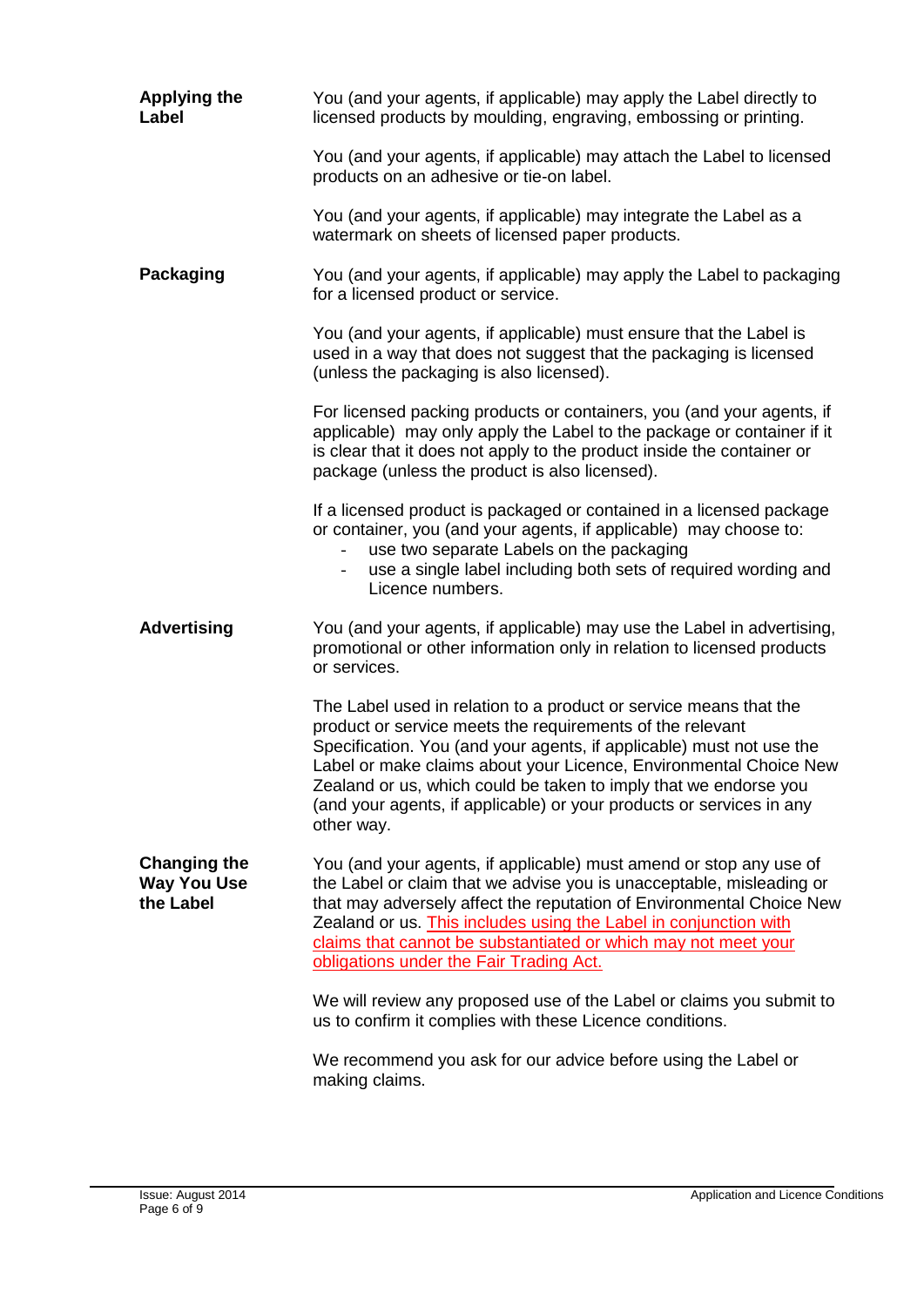## **SUSPENDING LICENCES**

| <b>Failing to</b><br><b>Meeting</b><br><b>Requirements</b> | If you, or we, discover that you (and your agents, if applicable) fail to<br>meet the requirements of the relevant Specification or these Licence<br>conditions, we will require you to meet the requirements or provide us<br>a plan of actions you will take to meet the requirements. We will<br>require you to do this within 14 days of you notifying us you have<br>discovered you are not meeting the requirements or of us identifying<br>and advising you of the failure.                                                                          |
|------------------------------------------------------------|-------------------------------------------------------------------------------------------------------------------------------------------------------------------------------------------------------------------------------------------------------------------------------------------------------------------------------------------------------------------------------------------------------------------------------------------------------------------------------------------------------------------------------------------------------------|
|                                                            | We will review the actions you have taken or plan and decide if these<br>are acceptable. If we decide they are not acceptable, we will suspend<br>your Licence for a period of up to six months.                                                                                                                                                                                                                                                                                                                                                            |
| <b>Reviewing</b><br><b>Suspensions</b>                     | After a period of no more than six months, we will reassess if you (and<br>your agents, if applicable) are meeting the requirements of the<br>relevant Specification and these Licence conditions. If our<br>assessment confirms you are meeting the requirements, we will<br>immediately restore your Licence. If our assessment confirms you still<br>do not meet the requirements we may extend the suspension for a<br>further period (no more than six months) or cancel your Licence.<br>If after a second period of suspension, you fail to meet the |
|                                                            | requirements we will cancel your Licence.                                                                                                                                                                                                                                                                                                                                                                                                                                                                                                                   |
| <b>Removing the</b><br>Label                               | If your Licence is suspended, you (and your agents, if applicable)<br>must take action to remove the Label from any product that does not<br>meet the requirements. We will retain the right to take action to<br>remove the Label, should we decide this is necessary and to recover<br>any costs we incur.                                                                                                                                                                                                                                                |

### **CANCELLING LICENCES**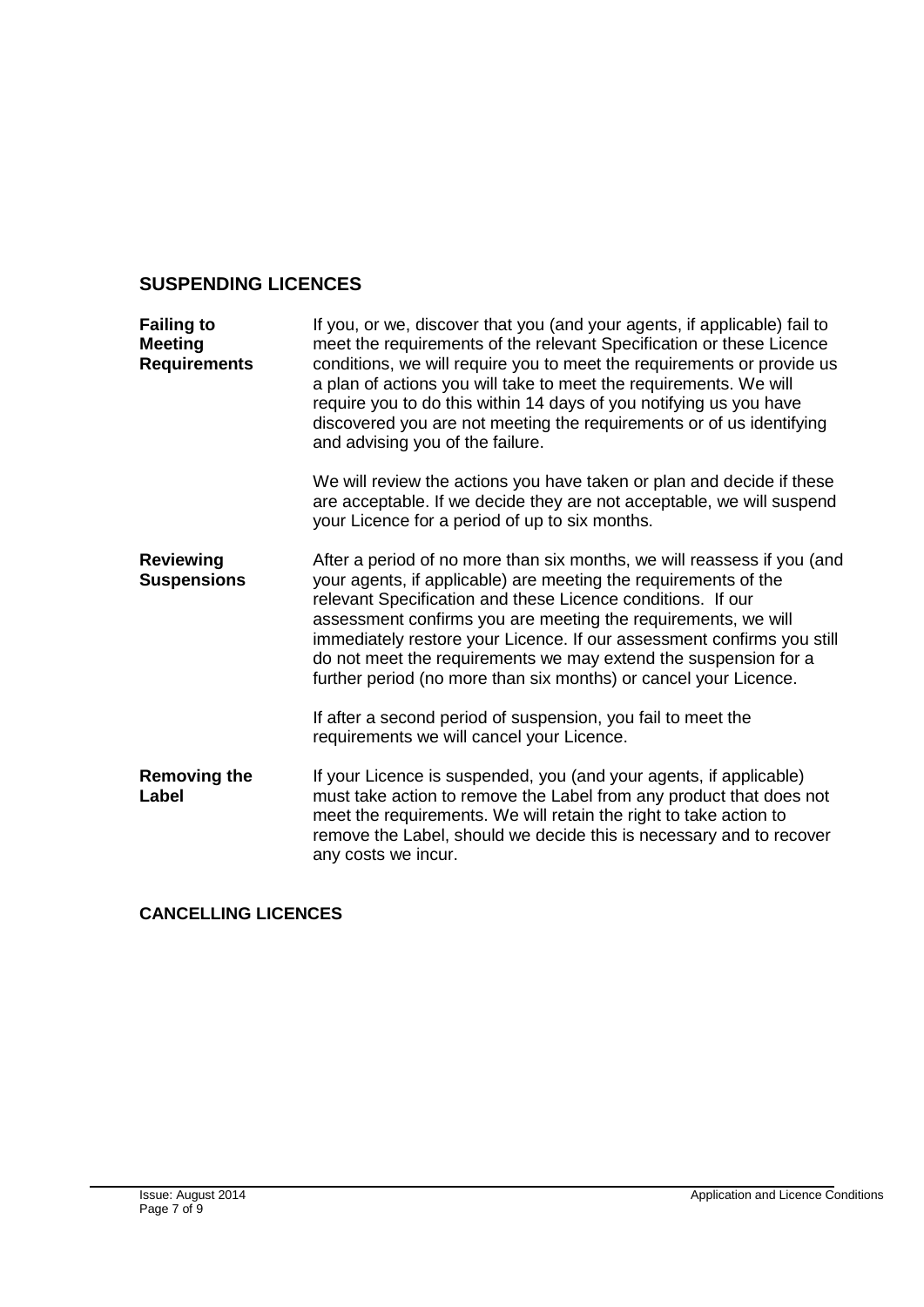| <b>When Licences</b><br>may be<br><b>Cancelled</b> | The current licence fee for your category is for 12 months and is non-<br>refundable. You may cancel your Licence. You must give us three<br>months notice and pay any outstanding fees or charges. You must<br>give us an undertaking to agree to a plan to cover residual labeled<br>products in stock and in the trade and the continuance of any<br>obligations that are requirements of the relevant specification. |
|----------------------------------------------------|--------------------------------------------------------------------------------------------------------------------------------------------------------------------------------------------------------------------------------------------------------------------------------------------------------------------------------------------------------------------------------------------------------------------------|
|                                                    | We will cancel your Licence if you (and your agents, if applicable) fail<br>to meet the requirements of the relevant Specification or these<br>Licence conditions, after your Licence has been suspended.                                                                                                                                                                                                                |
|                                                    | We may cancel your Licence if you fail to pay annual fees or other<br>charges. We will give you three months notice before canceling your<br>Licence.                                                                                                                                                                                                                                                                    |
|                                                    | We may cancel your Licence if you fail to notify us when you discover<br>you (and your agents, if applicable) are failing to meet the<br>requirements of the relevant Specification or these Licence conditions.                                                                                                                                                                                                         |
|                                                    | We will cancel your Licence when a relevant Specification has been<br>amended, unless, after an agreed transition period, your products or<br>services meet the requirements of any relevant new or amended<br>Specification.                                                                                                                                                                                            |
|                                                    | We will cancel your Licence when a relevant Specification is<br>withdrawn.                                                                                                                                                                                                                                                                                                                                               |
| <b>Removing the</b><br>Label                       | If your Licence is cancelled, you (and your agents, if applicable) must<br>remove the Label and any claims about the Label, Environmental<br>Choice New Zealand or us, from all products and services and any<br>advertising, promotional or other material. We will retain the right to<br>take action to remove the Label, should we decide this is necessary<br>and to recover any costs we incur.                    |
| <b>CHANGES TO SPECIFICATIONS</b>                   |                                                                                                                                                                                                                                                                                                                                                                                                                          |
| <b>Reviewing</b><br><b>Specifications</b>          | We review Specifications to ensure they reflect changes and<br>developments in technology, environmental regulatory requirements<br>and consumer, market and public expectations for products, services<br>or environmental performance. We generally, review each                                                                                                                                                       |

| Notice of      | We will notify you when we decide to review a Specification that is        |
|----------------|----------------------------------------------------------------------------|
| <b>Reviews</b> | relevant to your Licence. We will invite you to participate in the review. |

is required.

Specification once every five years unless we decide an earlier review